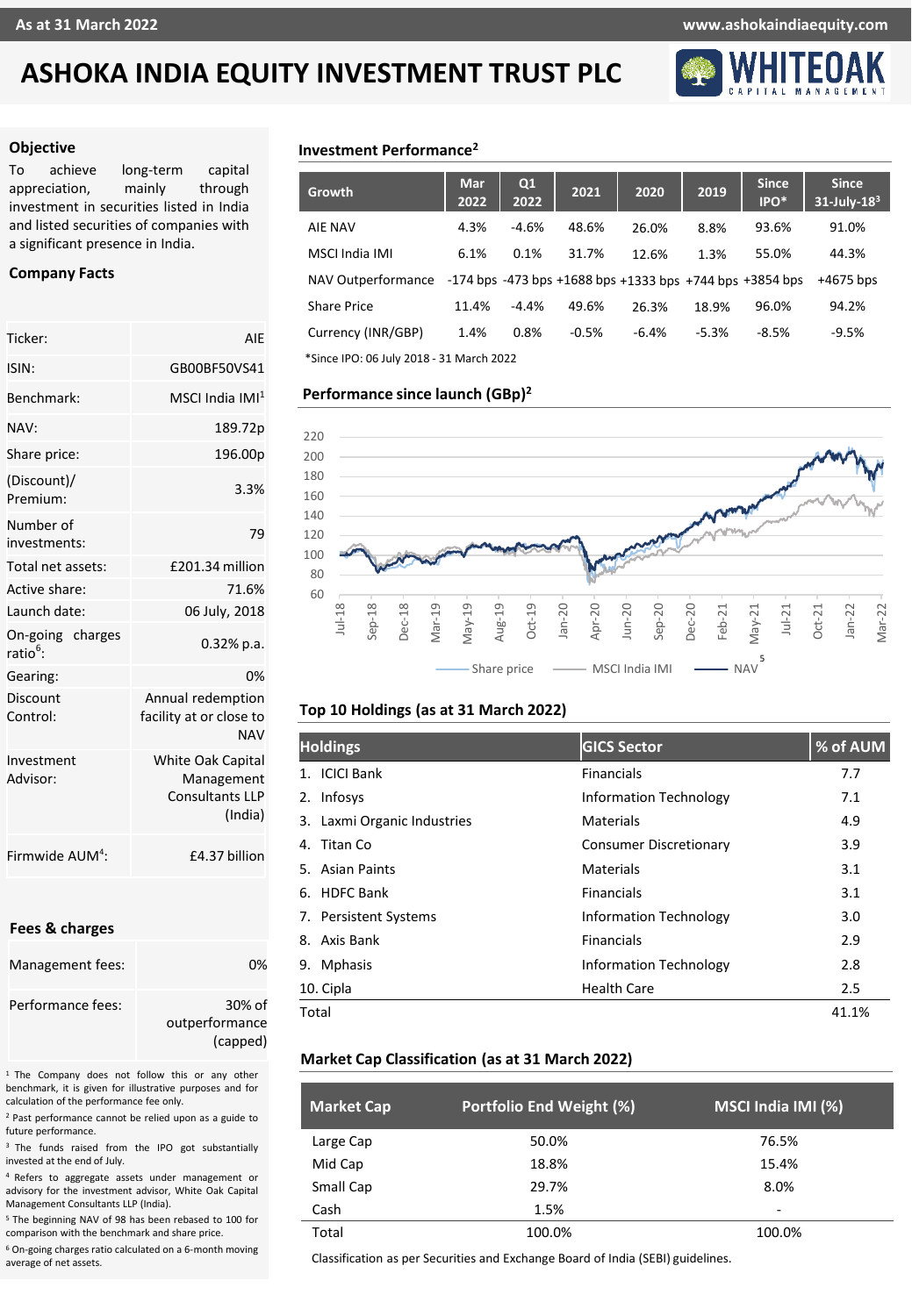

#### **Sector Exposure**



#### **Top 5 Contributors and Detractors (Q1 2022)**

| <b>Contributors</b>      | <b>Ending</b><br>Weight<br>(%) | <b>Total</b><br>Return<br>$\frac{8}{2}$ | <b>Contribution</b><br>to Return<br>(bps) | <b>Detractors</b>                | <b>Ending</b><br>Weight<br>(% | <b>Total</b><br>Return<br>(% ) | Contribution<br>to Return<br>(bps) |
|--------------------------|--------------------------------|-----------------------------------------|-------------------------------------------|----------------------------------|-------------------------------|--------------------------------|------------------------------------|
| Cholamandalam Investment | 2.2                            | $+39.6$                                 | +60                                       | <b>Truecaller AB</b>             | 1.2                           | $-42.9$                        | -76                                |
| Cipla                    | 2.5                            | $+8.8$                                  | $+30$                                     | Coforge                          | 1.7                           | $-23.4$                        | -66                                |
| Intellect Design Arena   | 1.1                            | $+28.6$                                 | $+28$                                     | Metropolis Healthcare            | 0.8                           | $-40.1$                        | $-59$                              |
| Axis Bank                | 2.9                            | $+13.2$                                 | $+26$                                     | <b>AGS Transact Technologies</b> | 0.4                           | $-42.3$                        | $-52$                              |
| Infosys                  | 7.1                            | $+1.9$                                  | $+22$                                     | Dixon Technologies               | 1.8                           | $-21.1$                        | -46                                |

#### **Market Review**

In Q1 2022, MSCI India IMI index was up 0.1%. US equities (S&P 500) were down 1.8%, MSCI World was down 2.3%, and MSCI EM was down 4.2%.

FPIs were net sellers to the tune of US\$14.7bn in Jan-Mar 2022 while net buying by local mutual funds was US\$9.0bn. For the quarter, the Rupee depreciated by 2.0% while the benchmark 10-year G-Sec yields rose from 6.45% to 6.84%. Commodities rallied, with Brent up 39% and the S&P GSCI Industrial Metals Index up by 18%.

Among sectors, utilities and energy outperformed, whereas consumer staples, health care, consumer discretionary and IT Services underperformed during the quarter. Government owned companies outperformed the market.

#### **Performance Review**

The Fund was down 4.3% in March, underperforming the benchmark by -174bps. The key contributors include Infosys (+12.6%), Persistent Systems (+22.6%), and Intellect Design Arena (+46.6%) whereas Maruti Suzuki (-7.8%), Truecaller (- 12.0%), and Crompton Greaves Consumer (-11.6%) were the key detractors.

Q1 2022, the fund is down 4.6%, underperforming the benchmark by -473bps. The key contributors include Cholamandalam Investment (+39.6%), Cipla (+8.8%), and Intellect Design (+28.6%), while key detractors were Truecaller AB (-42.9%), Coforge (-23.4%), and Dixon Technologies (- 21.1%).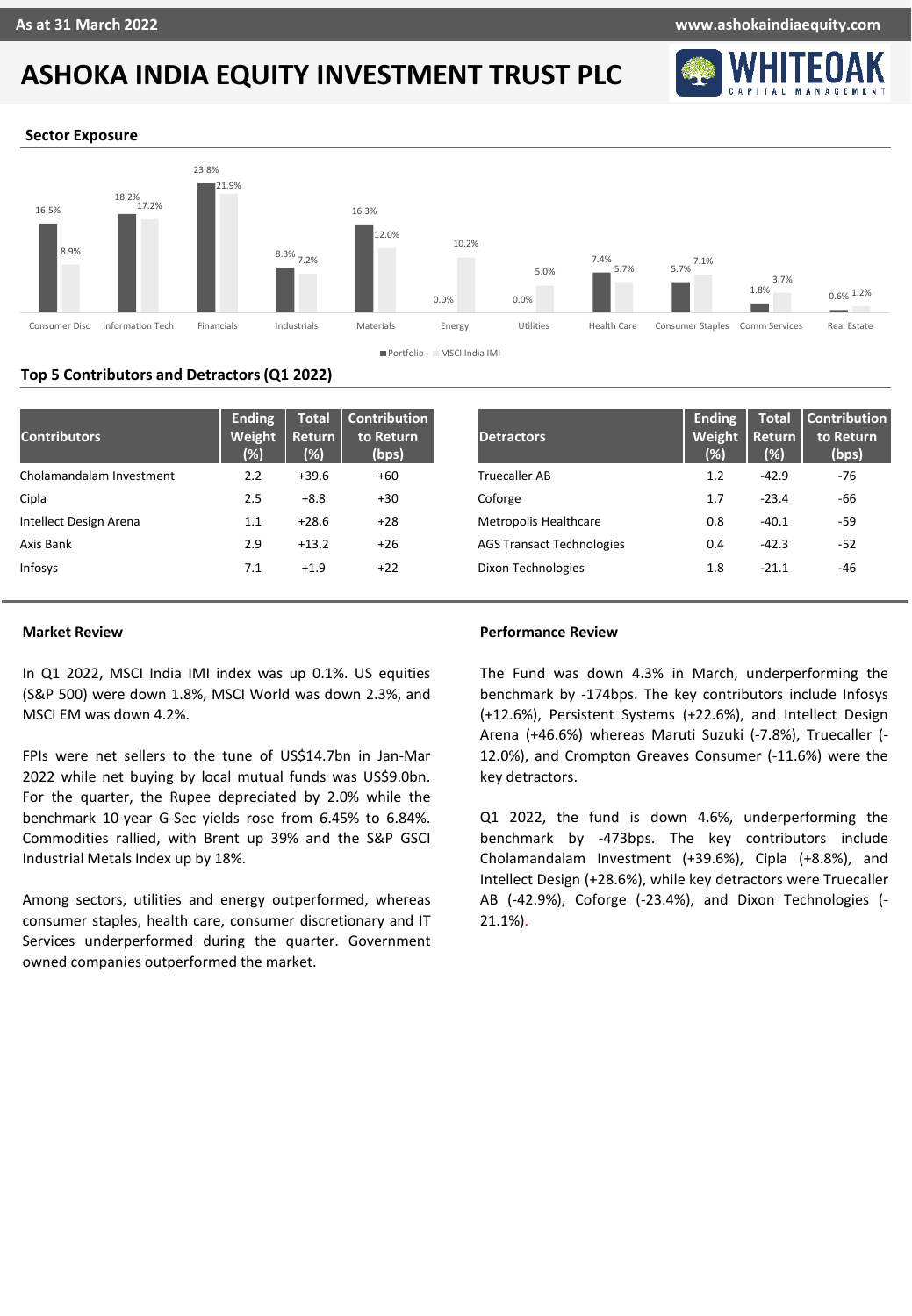

#### **Key Contributors**

**Cholamandalam Investment and Finance (CIFC)** is a nonbanking financial company (NBFC) belonging to the Chennaibased Murugappa Group. It primarily operates in vehicle finance (including CVs, PVs, 2W and 3Ws), home equity, and affordable home loans category. In terms of customer profile, it caters predominantly to single truck owners and small fleet owners, self-employed non-professionals and MSME businesses in semi-urban and rural India. CIFC's strength lies in its ability to reach such customers in rural and semi-urban markets and its ability to underwrite and collect from customers whose income streams are relatively less predictable. The Vehicle Finance business is entering an upcycle given that demand has been weak in the last couple of years. Further, CIFC has now started to briskly scale up its housing finance business, which on a low base could grow upwards of 25% in the coming years. Recently the company has also shed light on plans to scale-up in three new segments - Consumer & Small Enterprise Loan, Secured Business & Personal Loan and SME Loan business - which are likely to be additional growth drivers going forward.

**Intellect Design Arena** is a financial services software company and regarded as one of the leading solution providers in transaction banking software, which accounts for 45% of its revenues. It has also made significant inroads in other product suites including payments, retail banking, digital banking, and insurance. Intellect has made substantial investments in product R&D over the last ten years and has built a strong referenceability in developed and emerging markets on the back of a marquee client list which includes top global banks. Its profitability has improved significantly over the past few years as the company has grown in scale and benefited from operational efficiencies. The stock performed well on the back of healthy outlook on growth and margins despite increased employee costs from attrition and new hiring.

**Cipla** is a leading pharmaceuticals company and one of the largest in the domestic formulations market, which contributes ~40% of its total revenues. The company is witnessing strong growth in the domestic formulations market with double digit growth in the branded generics segment. Cipla is likely to outperform the industry on the back of focused investment in the domestic business through inlicensing and improved bargaining power with distributors. Cipla has also recalibrated its investments into its US business by increasing focus on the respiratory portfolio and reducing investments in commoditized generics.

#### **Key Detractors**

**Truecaller** is a leading technology company that provides consumer and business identity verification services. It has built a dominant c80% market share in India over the past decade on the back of sustained strong growth and has become a category-defining brand in the process. It also has leadership positions in other emerging markets such as Egypt and Nigeria, whereas it is a challenger in Indonesia and Malaysia. The company has started monetizing its highly engaged user base by ramping up ad-impressions which has significant headroom for expansion. Innovative products such as value-add premium subscriptions for consumers, and enterprise verification solutions for businesses are driving rapid growth in core geographies even as it gains market share in newer countries. It is a highly profitable business run by credible technology entrepreneurs from Sweden. It was among the best performing stocks in the portfolio in the 4QCY21 quarter but declined sharply in 1QCY22 amidst the broad sell-off in similar tech names globally.

**Coforge** is a fast-growing, mid-sized IT services company, present across three major verticals – travel & transportation, insurance, and banking & financial services – which collectively account for 70% of revenues. It has a niche positioning in both travel as well as insurance verticals. The company underwent a management change three years ago and under the new leadership has consistently demonstrated strong improvement across all KPIs including order intake, number of million-dollar clients, large deal wins, digital business growth and client diversification. The stock has corrected along with the broader IT Services sector after strong outperformance last year. The sell-off was exacerbated due to stake sale by the private equity investors who offloaded 10% equity through a block trade in March.

**Metropolis Healthcare** is one of the leading players in the diagnostic space with a dominant presence in key cities like Mumbai, Pune, and Bangalore, in the western and southern regions of India. The company offers a comprehensive range of 4,000+ clinical laboratory tests and profiles. It also has a wide network of 64 Satellite labs (capable of conducting routine and semi-specialized tests) and 47 express labs (for conducting routine tests). Over the last 3-4 years, the company has evolved its business model to gradually increase the mix of B2C segment while expanding its collection center network nearly ten-fold to 2,500. The recent underperformance was led by lower than Covid testing volumes and slower execution in a key government contract.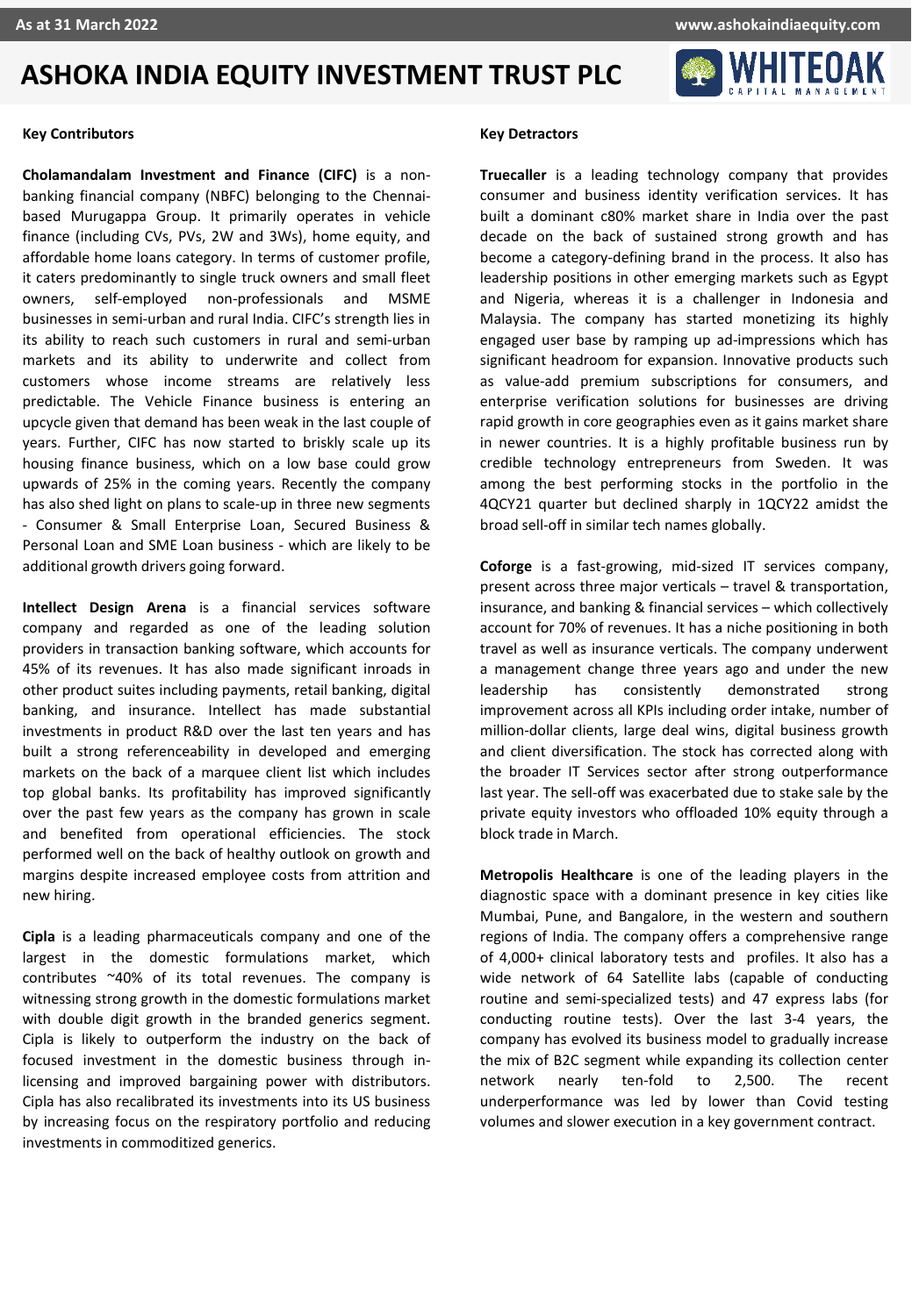

#### **Quarterly macro update**

At the end of 2021, if Santa had gifted any investor with the divine insight that during the first quarter Russia would invade Ukraine creating geopolitical tensions of the scale not seen since World War II, in turn leading to sanctions on Russia that would spike inflation across commodities with oil surging over US\$100/bbl, that the Fed would be hiking rates and adopt a more hawkish stance in view of rising inflation, that there would be a record quarterly FPI outflow of almost US\$15bn from Indian equities, and so on, the investor would have been reasonable in assuming that global equities would fare much worse than they did and that India would have underperformed both developed as well as emerging markets, by a significant margin.

Obviously, it is not the first time that actual market returns during and following major macro developments prove widely off the mark compared to what could have "logically" been expected even with perfect prior knowledge of those macro events. The best historical example of this phenomenon is the market behaviour through the Covid crisis, as illustrated in our 2020 annual newsletter titled Macro Shacro (click [here](https://ashokaindiaequity.com/wp-content/uploads/2022/04/Ashoka-India-Equity-Investment-Trust-PLC-Newsletter.pdf) to read). As explained in the newsletter we view macro as a source of risk, from which we try to shield the portfolio's relative performance rather than seek any opportunity to generate alpha.

In general it is our desire to have a balanced portfolio towards factor risks, though we do tolerate a number of structural factor imbalances to varying extent, where we believe it serves to optimise the use of capital for stock-specific alpha generation. During periods of heightened uncertainty pertaining to these factor risks, we do seek to limit the imbalance towards such factor risks from further amplifying. In the current instance, we have recently added a couple of metal companies to the portfolio for the first time since inception, acknowledging the dramatic increase in uncertainty with respect to the underlying commodity prices as a function of the evolving geopolitical situation and supply shocks.

Having reiterated the above perspectives on market implications and portfolio construction, we briefly discuss the economic impact on India of the current macro situation, as we have received several questions on the same. It goes without saying that the ongoing geopolitical situation in Europe is a major source of uncertainty for economies around the world, including that of India. From here on, depending on the path that the crisis takes, there could be wide-ranging repercussions of the first, second, or higher order that might be outside the scope of this letter to discuss.

At the direct level, India's exposure to Russia and Ukraine is limited to only 1-2% of both total exports and imports. There are some product concentration risks – for e.g., imports from the region account for 10% of India's fertilizer consumption and 70% of sunflower oil imports. For our portfolio companies, exposure to Russia and Ukraine in terms of direct sales is negligible, amounting to less than 0.5% on an aggregate basis.

An important second-order impact for India comes from higher commodity prices, especially crude oil prices. Given that the country imports 85% of its oil requirements, we have seen thumb-rule estimates which suggest that every US\$10/bbl rise in crude oil prices causes a 35-50bps hit to India's GDP, current account deficit, and inflation. There are various assumptions that go into these calculations, which make it difficult to ascertain the precision of such estimates, but they might be reasonable as ballpark estimates.

Contrary to media or investor fancy for particular round figure price points, it is logical to expect that the impact of higher oil prices on macroeconomic variables plays out in a continuum, and no specific price point can be considered as a particularly bad threshold. Furthermore, the vulnerability of these macro variables at a given oil price level has reduced materially over the years. If one were to take a specific level of CAD to GDP (say 2%) as a benchmark, then the price of oil at which such CAD level is estimated to be breached has been rising over time. At the turn of the century, this oil price threshold was considered to be US\$40/bbl, which is now estimated to be in the range of US\$90 - \$100/bbl, even though perception might take longer to catch up.

#### **India's vulnerability to oil prices has reduced**



Source: Bloomberg, White Oak